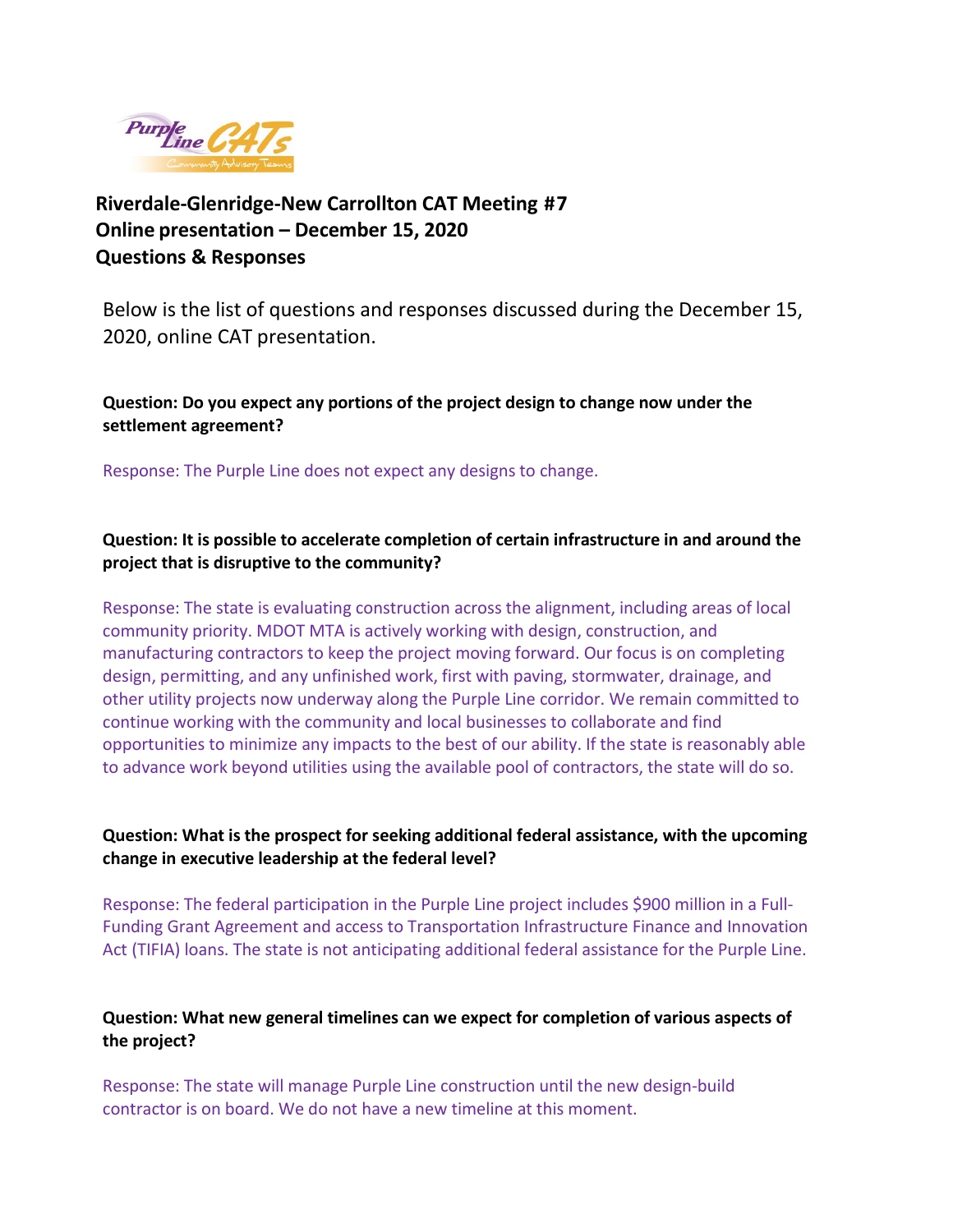# **Question: When do you anticipate having a new construction partner on board to replace Fluor?**

Response: The state expects the concessionaire will hire a new design-build contractor within the year. [Please refer to the [Jan. 8, 2021 PLTP Press Release](https://purplelinemd.com/component/jdownloads/send/91-press-releases/609-pltp-takes-first-step-in-procuring-a-new-design-build-contractor) for current information]

#### **Question: Will the vibrations from the train be felt along the train route?**

Response: Because the Purple Line primarily runs at ground level and atop wood ties, there will be little to no vibrations.

# **Question: What is the Glenridge Mall bridge? When will it open?**

Response: Prior to construction, there was a joint access to the Glenridge Shopping Center and the Prince George's County Parks maintenance facility, the latter of which was replaced by our Glenridge Operations & Maintenance Facility (OMF). That access point was closed and will be replaced by a bridge a few hundred feet to the east that will allow public access to the Glenridge Shopping Center from Veterans Parkway (MD 410), as well as to the OMF, over the Purple Line tracks. This new access point will be a signalized intersection. We do not yet have an opening date for the bridge.

**Question: At the intersection of Annapolis Road (MD 450) and Veterans Parkway (MD 410), on the westbound side of Annapolis Road over the sidewalk by the Glenridge Shopping Center sign there is a hanging wire. Can you please have your team get that hanging utility wire taken care of?**

Response: We promised during the meeting that our construction team would investigate the hanging wire. Ultimately, they found it was not related to the Purple Line. The issue was shared with the Maryland Department of Transportation State Highway Administration (MDOT SHA), and the wire was removed.

**Question: The intersection of Annapolis Road (MD 450) and Veterans Parkway (MD 410) is still a mess with metal plates, rocks in the roadway, rough patches, etc. When will that intersections be smoothed out with permanent patches? Please have the subcontractors on a daily basis make sure the roads don't have debris. Very rough on cars/tires.**

Response: We want to address rough spots with temporary patches. Because of the amount of utility relocations taking place, it will be quite a while before permanent resurfacing is done.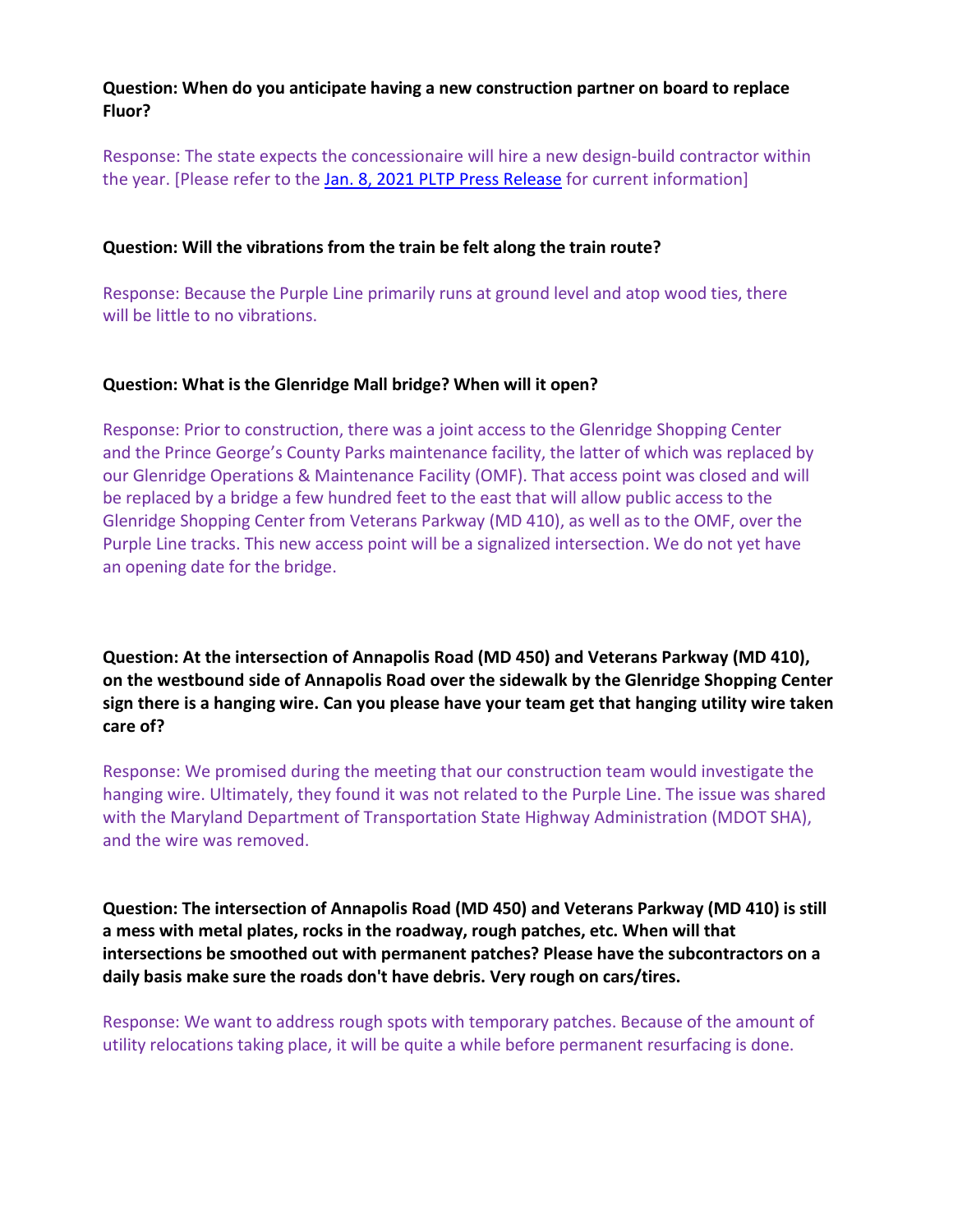# **Question: Is the artwork finalized for the Glenridge Station? If not, can we provide feedback or is past that stage?**

Response: All the designs are, in effect, finalized. Some of the art involves stand-in photographs of scenery and individuals, which will be replaced by the artist with photography that reflects the area and residents.

# **Question: Any update on reopening/allowing partial access from Ellin Road to Veterans Parkway (MD-410)?**

Response: We do not yet have a concrete schedule for reopening of Ellin Road.

**Question: Regarding the artists chosen for the Prince George's County station locations, how many of the artist are from Prince George's County. If none of the Artists are from Prince George's County, why not?**

Response: The Purple Line set up Art-in-Transit committees in both counties with representatives from county government, local businesses, and residents. The artists were selected from around the world.

After the meeting, we found that the art selection committees also included representatives from the MDOT MTA, PLTP and professional artists. Also, of the nearly 90 artists who were considered semi-finalists, 20 were from Maryland. Selected artists from Maryland and vicinity include those from Baltimore (Riverdale Park North-UMD, Piney Branch Road and Riggs Road stations), Cambridge (Takoma-Langley station); Mount Rainier (Beacon Heights-East Pines station), Phoenix (Lyttonsville station); Smithsburg (Connecticut Avenue station); Towson (16th Street-Woodside station); Upper Marlboro (Lyttonsville station); and Washington, DC (Silver Spring Metro station). You can view their renderings on the project website: **Purple Line Art-In-**[Transit.](https://gcc02.safelinks.protection.outlook.com/?url=https%3A%2F%2Fwww.purplelinemd.com%2Fabout-the-project%2Fstations%2Fart-in-transit&data=04%7C01%7CGWitherspoon1%40mdot.maryland.gov%7Ca1b6be4c2f82442372e508d8b43c6a36%7Cb38cd27c57ca4597be2822df43dd47f1%7C0%7C0%7C637457518853424238%7CUnknown%7CTWFpbGZsb3d8eyJWIjoiMC4wLjAwMDAiLCJQIjoiV2luMzIiLCJBTiI6Ik1haWwiLCJXVCI6Mn0%3D%7C1000&sdata=9aHEGJgTvTT2WJCa1HLiiL%2BiC9aK91DTJZqe8gnlxvA%3D&reserved=0)

# **Question: Can you tell us more about the new Riverdale Park-Kenilworth Station Art-in-Transit piece?**

Response: The rendering of the new Riverdale Park-Kenilworth Station artwork is available on our website, along with the 21 other designs: [Purple Line Art-In-Transit.](https://www.purplelinemd.com/about-the-project/stations/art-in-transit)